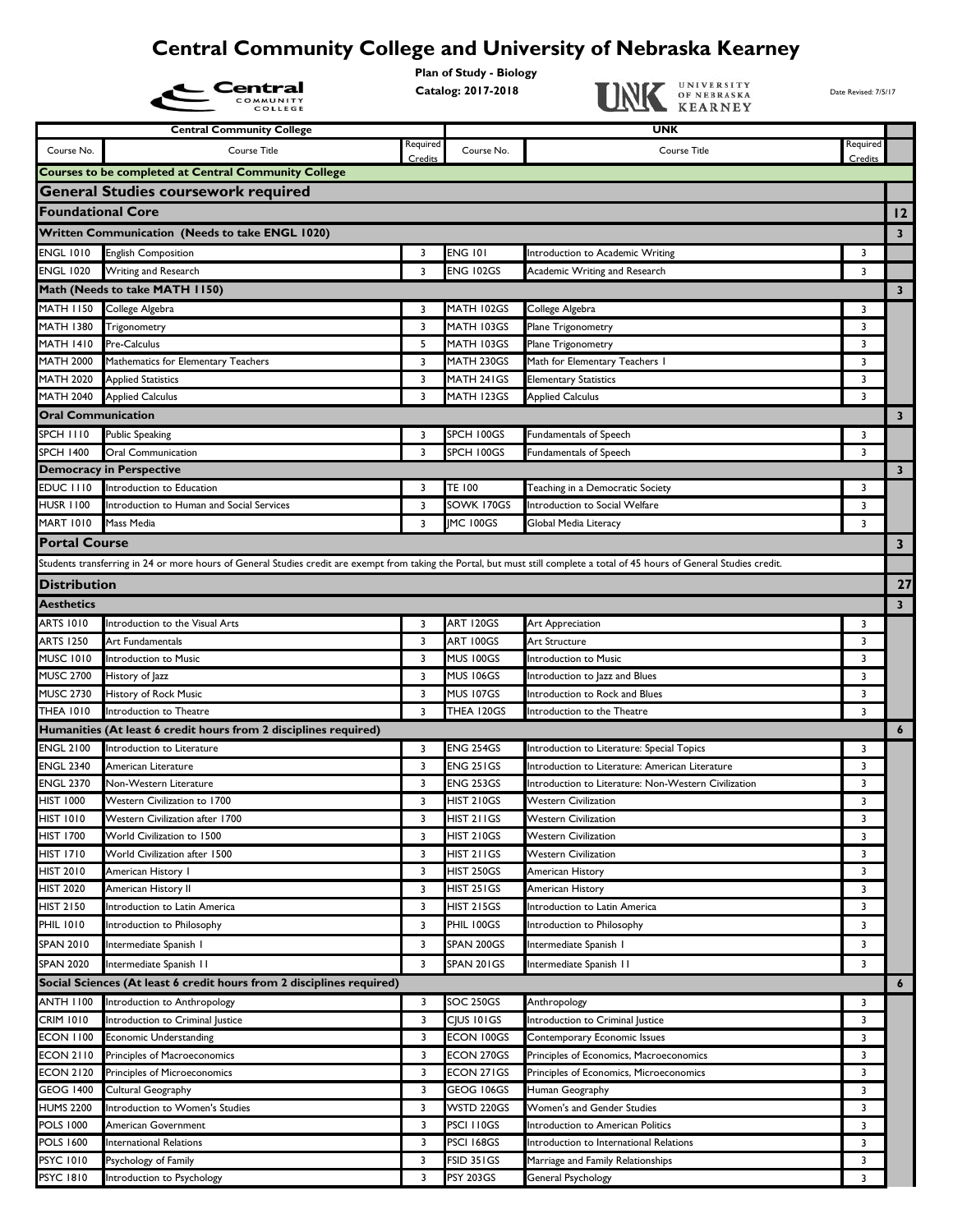|                                                                                                                                                                                            | <b>Central Community College</b>                                                      |                |                     | <b>UNK</b>                                     |                          |              |
|--------------------------------------------------------------------------------------------------------------------------------------------------------------------------------------------|---------------------------------------------------------------------------------------|----------------|---------------------|------------------------------------------------|--------------------------|--------------|
| Course No.                                                                                                                                                                                 | Course Title                                                                          | Required       | Course No.          | Course Title                                   | Required                 |              |
|                                                                                                                                                                                            |                                                                                       | Credits        |                     |                                                | Credits                  |              |
| PSYC 2890                                                                                                                                                                                  | Developmental Psychology                                                              | 3              | <b>PSY 230GS</b>    | Human Development                              | 3                        |              |
| SOCI 1010                                                                                                                                                                                  | Introduction to Sociology                                                             | 3              | SOC 100GS           | Introduction to Sociology                      | 3                        |              |
| <b>SOIC 2150</b>                                                                                                                                                                           | Issues of Unity and Diversity                                                         | 3              | ETHS 101GS          | Introduction to Ethnic Studies                 | 3                        |              |
| <b>SOCI 2160</b>                                                                                                                                                                           | Marriage and Family                                                                   | 3              | FSID 351GS          | Marriage and Family Relationships              | 3                        |              |
|                                                                                                                                                                                            | Natural Sciences (Needs to take BIOS 1090 and BIOS 1120 and at least 3 other credits) |                |                     |                                                |                          | Ш            |
| <b>BIOS 1010</b>                                                                                                                                                                           | General Biology                                                                       |                | BIOL 103GS          | <b>General Biology</b>                         | 4                        |              |
| <b>BIOS 1090</b>                                                                                                                                                                           | <b>General Botany</b>                                                                 | 4              | <b>BIOL 105GS</b>   | <b>Biology I</b>                               | 4                        |              |
| <b>BIOS 1120</b>                                                                                                                                                                           | Principles of Zoology                                                                 | 4              | <b>BIOL 106GS</b>   | <b>Biology II</b>                              | 4                        |              |
| <b>BIOS 2490</b>                                                                                                                                                                           | Principles of Microbiology                                                            | $\overline{4}$ | BIOL 211GS          | Human Microbiology                             | $\overline{4}$           |              |
| <b>CHEM 1050</b>                                                                                                                                                                           | <b>Elements of Chemistry</b>                                                          | $\overline{4}$ | CHEM 145GS          | Introductory Chemistry                         | 4                        |              |
| <b>CHEM 1060</b>                                                                                                                                                                           | Basics of Organic Chemistry                                                           | 4              | CHEM 150GS          | Introduction to Organic and Biochemistry       | 4                        |              |
|                                                                                                                                                                                            |                                                                                       |                | CHEM 160GS          | General Chemistry                              | 3                        |              |
| CHEM 1090                                                                                                                                                                                  | General Chemistry                                                                     | 4              | CHEM 160LGS         | General Chemistry Laboratory                   | $\overline{\phantom{a}}$ |              |
|                                                                                                                                                                                            |                                                                                       |                | CHEM 161GS          | General Chemistry                              | 3                        |              |
| CHEM 1100                                                                                                                                                                                  | General Chemistry II                                                                  | 4              | CHEM 161LGS         | General Chemistry Laboratory                   | $\mathbf{I}$             |              |
| <b>PHYS 1500</b>                                                                                                                                                                           | Introduction to Physical Geography with Lab                                           | 4              | GEOG 102GS          | Physical Geography II: The Lithosphere         | 4                        |              |
| <b>BIOS 1060</b>                                                                                                                                                                           | <b>Environmental Science</b>                                                          | 3              |                     |                                                |                          |              |
| <b>BIOS 1070</b>                                                                                                                                                                           | <b>Environmental Science Lab</b>                                                      | п.             | PHYS 201GS          | Earth Science                                  | 4                        |              |
| <b>PHYS 1010</b>                                                                                                                                                                           | <b>Earth Science</b>                                                                  | 3              | PHYS 201GS          | Earth Science                                  | $\overline{4}$           |              |
|                                                                                                                                                                                            |                                                                                       |                | PHYS 100GS          | <b>Physical Science</b>                        | 3                        |              |
| <b>PHYS 1100</b>                                                                                                                                                                           | <b>Physical Science</b>                                                               | $\overline{4}$ | PHYS 100LGS         | Physical Science Laboratory                    | $\mathbf{I}$             |              |
| <b>PHYS 1410</b>                                                                                                                                                                           |                                                                                       |                | PHYS 205GS          | General Physics I                              | $\overline{4}$           |              |
|                                                                                                                                                                                            | General Physics I                                                                     | 5              | PHYS 205LGS         | Physics I Laboratory                           | $\mathbf{I}$             |              |
|                                                                                                                                                                                            |                                                                                       |                | PHYS 206GS          | General Physics II                             | 4                        |              |
| PHYS 1420                                                                                                                                                                                  | General Physics II                                                                    | 5              | PHYS 206LGS         | Physics II Laboratory                          | H                        |              |
| <b>PHYS 2010</b>                                                                                                                                                                           | Meteorology: Intro to Atmosphere                                                      | 4              | PHYS 209GS          | Meteorology                                    | 3                        |              |
|                                                                                                                                                                                            |                                                                                       |                | PHYS 275GS          | General Physics I (Calculus)                   | 4                        |              |
| <b>PHYS 2110</b>                                                                                                                                                                           | General Physics I with Calculus                                                       | 5              | PHYS 275LGS         | General Physics I (Calculus) Laboratory        |                          |              |
|                                                                                                                                                                                            |                                                                                       |                | PHYS 276GS          | General Physics II (Calculus)                  | $\overline{\mathbf{4}}$  |              |
| PHYS 2120                                                                                                                                                                                  | General Physics II with Calculus                                                      | 5              | PHYS 276LGS         | General Physics II (Calculus) Laboratory       |                          |              |
|                                                                                                                                                                                            | <b>Analytical and Quantitative Thought</b>                                            |                |                     |                                                |                          | $\mathbf 0$  |
| <b>MATH 2020</b>                                                                                                                                                                           | <b>Applied Statistics</b>                                                             | 3              | <b>MGT 233GS</b>    | <b>Business Statistics</b>                     | 3                        |              |
| <b>BSAD 2020</b>                                                                                                                                                                           | <b>Business Statistics</b>                                                            | 3              | <b>MGT 233GS</b>    | <b>Business Statistics</b>                     | 3                        |              |
| BTEC 1110                                                                                                                                                                                  | Computer and Internet Literacy                                                        | 3              | CSIT 108GS          | <b>Computers in Society</b>                    | 3                        |              |
| <b>BTEC 1710</b>                                                                                                                                                                           | <b>Word Specialist</b>                                                                | $\overline{2}$ |                     |                                                |                          |              |
| <b>BTEC 2310</b>                                                                                                                                                                           | Microsoft Excel Specialist Certification Preparation                                  | $\mathbf{I}$   | CSIT 1001GS         | <b>Computing Environments: Word Processing</b> | 3                        |              |
| <b>BTEC 1720</b>                                                                                                                                                                           | <b>Excel Specialist</b>                                                               | $\overline{2}$ |                     |                                                |                          |              |
| <b>BTEC 2320</b>                                                                                                                                                                           | Microsoft Excel Specialist Certification Preparation                                  |                | CSIT 1002GS         | Computing Environments: Spreadsheet            | 3                        |              |
| <b>BTEC 1740</b>                                                                                                                                                                           | <b>Access Specialist</b>                                                              | 2              |                     |                                                |                          |              |
| <b>BTEC 2340</b>                                                                                                                                                                           | Microsoft Access Specialist Certification Preparation                                 |                | <b>CSIT 1003 GS</b> | Computing Environments: Date Base              | 3                        |              |
| <b>INFO 1100</b>                                                                                                                                                                           | Introduction to Information Technology and Systems                                    | 3              | <b>ITEC 150GS</b>   | Internetworking Literacy                       | 3                        |              |
| <b>INFO 1120</b>                                                                                                                                                                           | Microcomputer Applications                                                            | 3              | <b>MIS 182GS</b>    | Software Productivity Tools                    | 3                        |              |
| <b>INFO 1210</b>                                                                                                                                                                           | Spreadsheets                                                                          | 3              | CSIT 1002GS         | Computing Environments: Spreadsheet            | 3                        |              |
| <b>INFO 1380</b>                                                                                                                                                                           |                                                                                       | 3              | CSIT 108GS          |                                                |                          |              |
|                                                                                                                                                                                            | Technology in Society                                                                 |                |                     | <b>Computers in Society</b>                    | 3                        |              |
| <b>INFO 1670</b>                                                                                                                                                                           | <b>IT Essentials</b>                                                                  | 3              | <b>ITEC 150GS</b>   | Internetworking Literacy                       | 3                        |              |
| <b>INFO 1700</b>                                                                                                                                                                           | Database Concepts and Design                                                          | 3              | CSIT 1003GS         | Computing Environments: Date Base              | 3                        |              |
| <b>INFO 1800</b>                                                                                                                                                                           | Visual Basic Programming                                                              | 3              | CSIT I I I GS       | <b>Applied Computer Programming</b>            | 3                        |              |
| <b>INFO 2820</b>                                                                                                                                                                           | <b>JAVA Programing</b>                                                                | 3              | CSIT 130GS          | Introduction to Computer Science               | 4                        |              |
| <b>INFO 2830</b>                                                                                                                                                                           | C# Programming                                                                        | 3              | CSIT I I I GS       | Applied Computer Programming                   | 3                        |              |
| <b>MUSC 1470</b>                                                                                                                                                                           | Music Theory I                                                                        | 3              | <b>MUS 200GS</b>    | Theory I                                       | 3                        |              |
| <b>Wellness</b>                                                                                                                                                                            |                                                                                       |                |                     |                                                |                          | $\mathbf{0}$ |
| <b>NUTR 1470</b>                                                                                                                                                                           | Nutrition                                                                             | 3              | FSID 110GS          | Introduction to Nutrition                      | 3                        |              |
| <b>BSAD 1010</b>                                                                                                                                                                           | <b>Consumer Problems</b>                                                              | 3              | <b>FSID 160GS</b>   | Personal Money Management                      | 3                        |              |
| <b>PSYC 2860</b>                                                                                                                                                                           | Abnormal Psychology                                                                   | 3              | <b>PSY 231GS</b>    | Abnormal Behavior and Society                  | 3                        |              |
| <b>PHED 1050</b>                                                                                                                                                                           | Physical Education-Walking and Jogging                                                | 3              | <b>PE 110GS</b>     | <b>Basic Sports</b>                            | 3                        |              |
| <b>PHED 1400</b>                                                                                                                                                                           | Personal Health                                                                       | 3              | <b>PE 150GS</b>     | Healthy, Wealthy and Wise                      | 3                        |              |
|                                                                                                                                                                                            |                                                                                       |                |                     |                                                |                          |              |
| Need to reach 27 credit hour minimum in Distribution (Aesthetics, Humanities, Social Sciences, Natural Sciences, Analytical and Quantitative Thought and<br>Wellness) - Pick I more credit |                                                                                       |                |                     |                                                |                          |              |
| <b>Capstone</b>                                                                                                                                                                            |                                                                                       |                |                     |                                                |                          |              |
|                                                                                                                                                                                            | Transfer students must take this course at UNK                                        |                |                     |                                                |                          |              |
|                                                                                                                                                                                            |                                                                                       |                |                     |                                                |                          |              |
|                                                                                                                                                                                            | <b>BS Science - related courses requirements</b>                                      |                |                     |                                                |                          | 8            |
| CHEM 1090                                                                                                                                                                                  | <b>General Chemistry</b>                                                              | 4              | <b>CHEM 160</b>     | General Chemistry                              | 3                        |              |
|                                                                                                                                                                                            |                                                                                       |                | CHEM 160L           | General Chemistry Laboratory                   |                          |              |